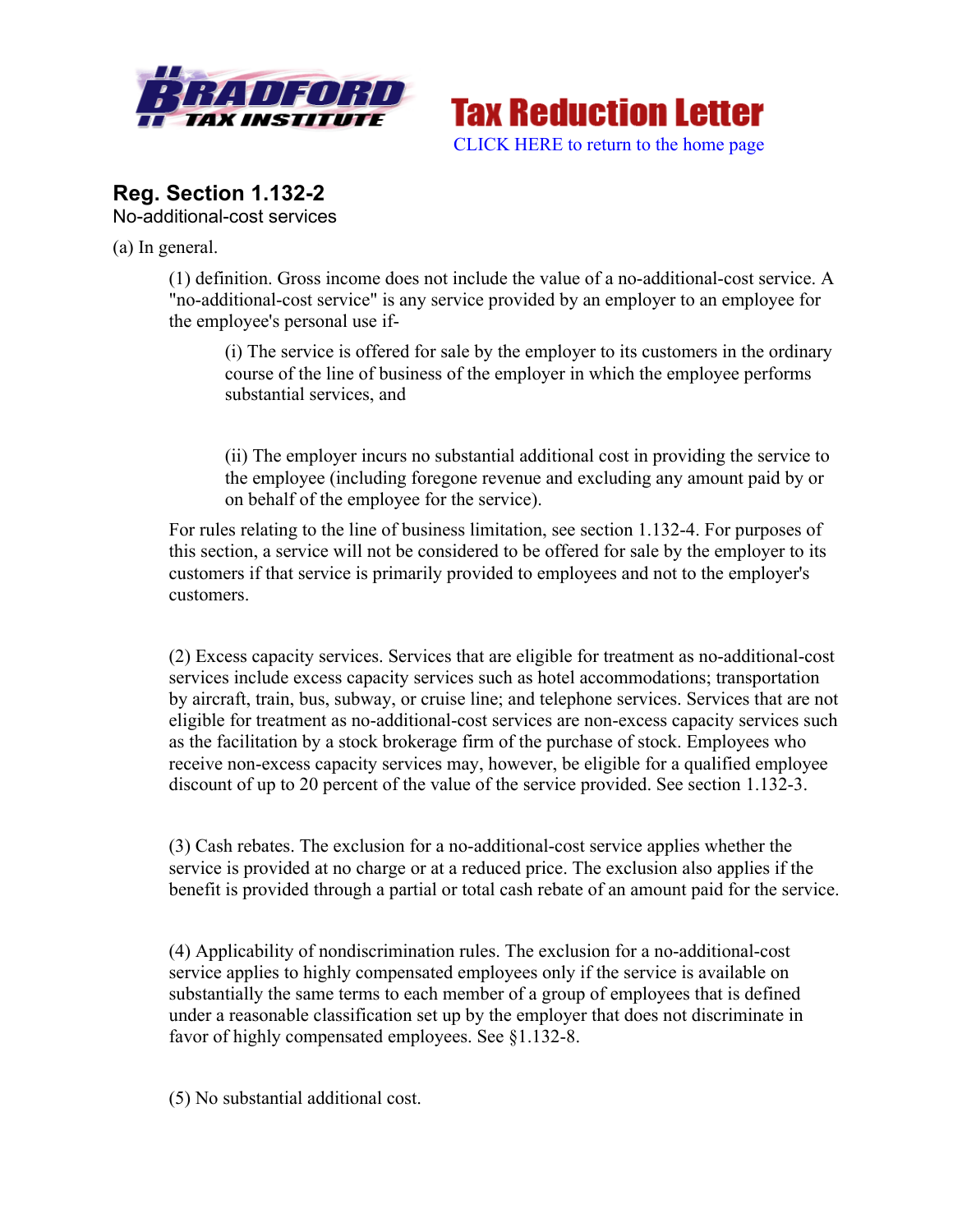(i) In general. The exclusion for a no-additional-cost service applies only if the employer does not incur substantial additional cost in providing the service to the employee. For purposes of the preceding sentence, the term "cost" includes revenue that is forgone because the service is provided to an employee rather than a nonemployee. (For purposes of determining whether any revenue is forgone, it is assumed that the employee would not have purchased the service unless it were available to the employee at the actual price charged to the employee.) Whether an employer incurs substantial additional cost must be determined without regard to any amount paid by the employee for the service. Thus, any reimbursement by the employee for the cost of providing the service does not affect the determination of whether the employer incurs substantial additional cost.

(ii) Labor intensive services. An employer must include the cost of labor incurred in providing services to employees when determining whether the employer has incurred substantial additional cost. An employer incurs substantial additional cost, whether non-labor costs are incurred, if a substantial amount of time is spent by the employer or its employees in providing the service to employees. This would be the result whether the time spent by the employer or its employees in providing the services would have been "idle," or if the services were provided outside normal business hours. An employer generally incurs no substantial additional cost, however, if the services provided to the employee are merely incidental to the primary service being provided by the employer. For example, the in-flight services of a flight attendant and the cost of in-flight meals provided to airline employees traveling on a space-available basis are merely incidental to the primary service being provided (i.e., air transportation). Similarly, maid service provided to hotel employees renting hotel rooms on a space-available basis is merely incidental to the primary service being provided (i.e., hotel accommodations).

(6) Payments for telephone service. Payment made by an entity subject to the modified final judgment (as defined in section  $559(c)(5)$  of the Tax Reform Act of 1984) of all or part of the cost of local telephone service provided to an employee by a person other than an entity subject to the modified final judgment shall be treated as telephone service provided to the employee by the entity making the payment for purposes of this section. The preceding sentence also applies to a rebate of the amount paid by the employee for the service and a payment to the person providing the service. This paragraph (a)(6) applies only to services and employees described in section 1.132-4(c). For a special line of business rule relating to such services and employees, see section 1.132-4(c).

(b) Reciprocal agreements. For purposes of the exclusion from gross income for a no-additionalcost service, an exclusion is available to an employee of one employer for a no-additional-cost service provided by an unrelated employer only if all of the following requirements are satisfied-

(1) The service provided to such employee by the unrelated employer is the same type of service generally provided to nonemployee customers by both the line of business in which the employee works and the line of business in which the service is provided to such employee (so that the employee would be permitted to exclude from gross income